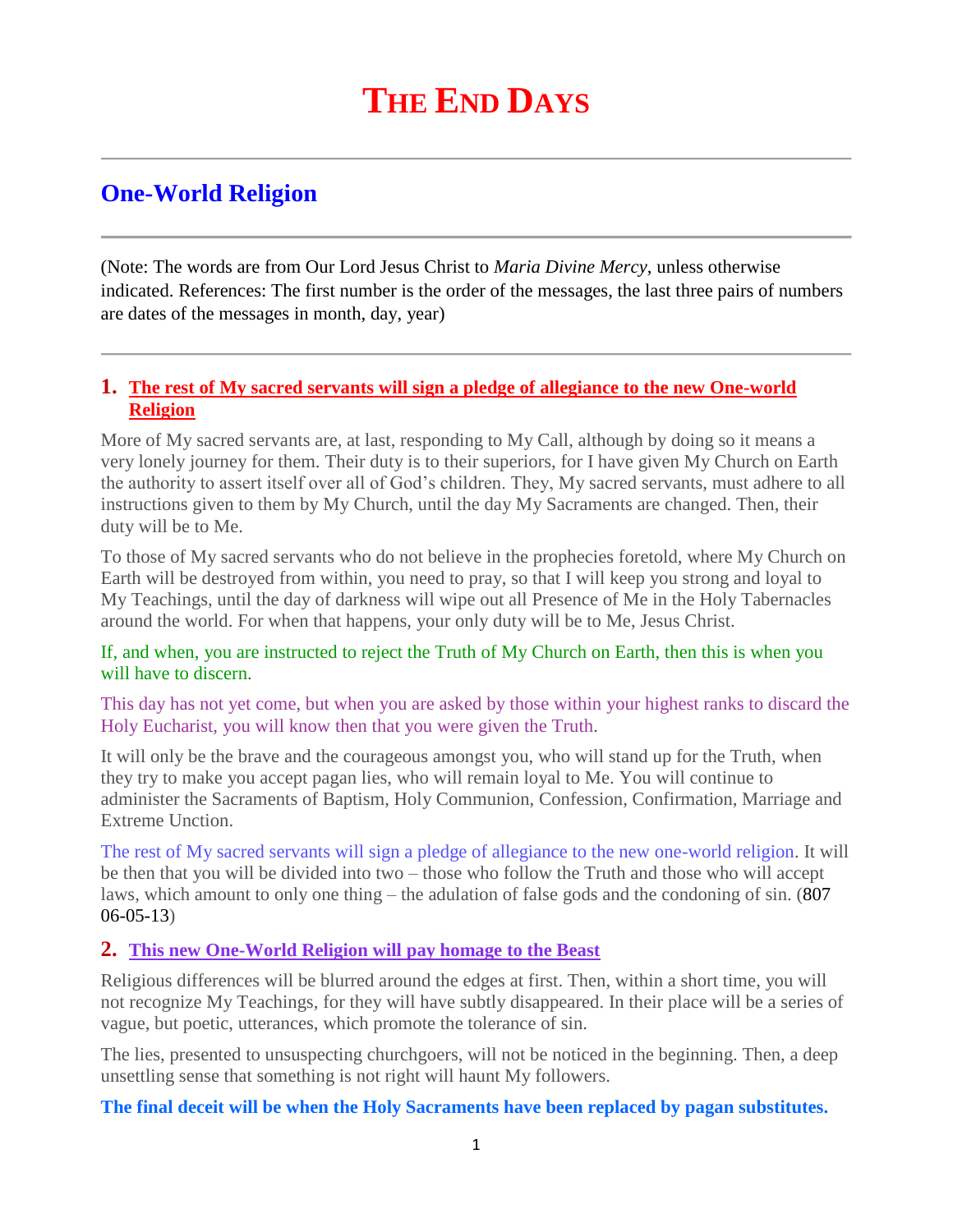All will be presided over by the False Prophet, who will claim to be the high priest over all religions, combined into one. This new, one-world religion will pay homage to the Beast. All those who follow blindly will be devoured by the Beast and be lost to Me forever.

The speed at which this will happen will astonish My followers. The plan is being carefully managed. The campaign, to convert the hostility of Christians into the acceptance of secular laws, is being professionally masterminded. It is being planned among many nations, by one group, who use personalities, celebrities and figureheads, all of whom are respected by the majority, to endorse their evil lies. (571 10-09-12)

#### **3. [Be warned. The New World Religion will seem, on the outside,](http://www.thewarningsecondcoming.com/be-warned-the-new-world-religion-will-seem-on-the-outside-a-good-and-holy-organisation-full-of-love-and-compassion/) a good and holy [organization full of love and compassion](http://www.thewarningsecondcoming.com/be-warned-the-new-world-religion-will-seem-on-the-outside-a-good-and-holy-organisation-full-of-love-and-compassion/)**

This is the time for the great separation of My Church into two camps.

On the one side you will have My beloved loyal sacred servants who follow My teachings and who never deviate from them. On the other side there are those priests and other leaders in My Christian Churches who are influenced by modern life and who will desecrate My Laws.

No, they will facilitate acts of abomination to be committed in My Father's Churches and all in the name of civil rights and tolerance. Soon they will abolish the Sacraments to suit all. In their place there will be held celebration parties and other forms of entertainment. This will become a New World Church which will boast an impressive building in Rome but which will not honor God.

It will be built with secret satanic symbols for all to see and it will idolize the Beast. This will be built under the dictatorship of the Antichrist who will enter the world stage shortly as the man of peace.

My sacred servants who remain loyal to me will have to hold secret Masses or face imprisonment. They will gather in force and, filled with the Holy Spirit, they will continue to feed God's children with the Food of Life. **They must ensure that all those they lead are offered the protection of the Seal of the Living God. (**477 07-08-12**)**

**4. [God the Father: I will wipe out their false churches, their wicked cults, their false idols,](http://www.thewarningsecondcoming.com/god-the-father-i-will-wipe-out-their-false-churches-their-wicked-cults-their-false-idols-their-cities-and-their-nations/)  [their cities and their nations](http://www.thewarningsecondcoming.com/god-the-father-i-will-wipe-out-their-false-churches-their-wicked-cults-their-false-idols-their-cities-and-their-nations/) if they continue to reject the Hand that feeds them** (485 07- 15-12**)**

#### **5. [Mother of Salvation: The figure one will be used as a symbol in the new book](http://www.thewarningsecondcoming.com/mother-of-salvation-the-figure-one-will-be-used-as-a-symbol-in-the-new-book/)**

People will wear badges, in order to publicly declare their allegiance to this one-world alliance. All will be ready, so that when the Antichrist rises, the book will be seen to play a part in his dictatorship. The book will endorse every false doctrine; every falsity in the Eyes of God; untruths and a dangerous philosophy, which will lead all those who accept its contents into grave error. People's ability to discern right from wrong will be weakened because of it. Their morality will be called into question and paganism, disguised as a religion that welcomes all, will be cunningly woven into every paragraph… Many people will want to buy this book, because it will be declared to be such an astonishing breakthrough in the world of politics. It will become a book, which promotes a form of Communism, but it will be seen as something with a unique spirituality, which will touch the hearts of many. It will be everything that is the opposite to the True Word of God. It will be a book, which sets out to evangelize the world into believing in the importance of humanism. It will glorify mankind; man's intelligence; man's progress; man's great scientific strength and the importance of controlling all countries in the same way… All is being planned to ensure that the Antichrist will be welcomed amid great celebrations… In time, he will be welcomed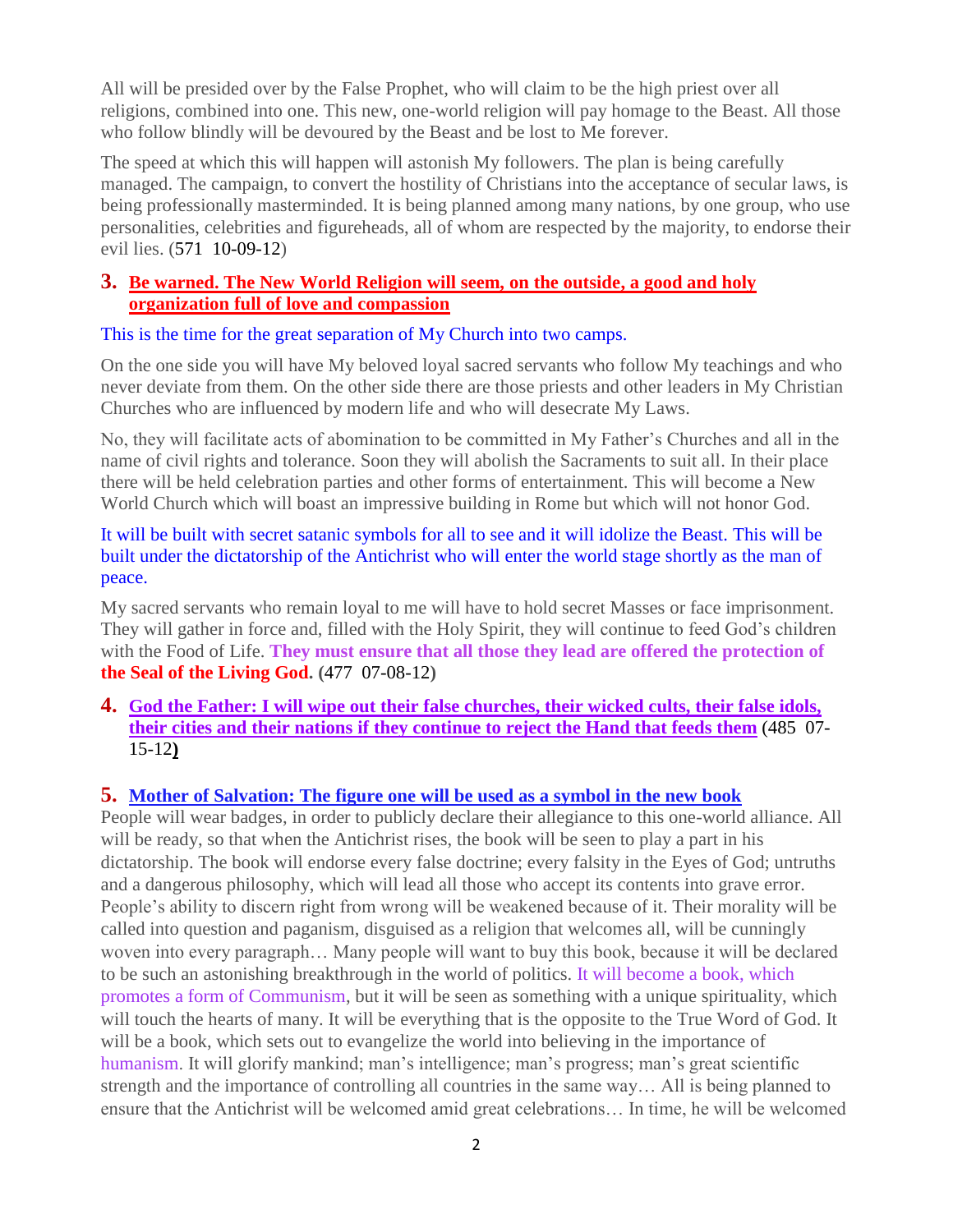into my Son's Church with the book of heresy. And when he sits on the throne in the new temple, all will treat him as the Christ. Shortly afterwards, he will fool the world into believing that he is my Son, Jesus Christ. (1,137 06-06-14)

## **6. [The new religion for all people will draw non-Christian faiths](http://www.thewarningsecondcoming.com/the-new-religion-for-all-people-will-draw-non-christian-faiths/)**

I bring you news today that will lighten your hearts. You, My cherished disciples, loyal to My Holy Word, will be given special Graces by Me. These Graces, which will be poured over all those who suffer in My Holy Name, will bring you extraordinary comfort in the trials, which lie ahead. I give you also the Grace to save all those poor confused, misled and agitated souls who have cut Me out of their lives. Your prayers and your perseverance are all that I need when you offer these up to Me in atonement for such souls. This Gift is an extraordinary one and I grant this because very soon a confusion of such magnitude will stir amongst all Christian faiths, that many will desert me. Like recruits joining an army, ready for war, people will sign up to a new religion, disguised as a Christian one, which they will refer to as the people's religion – a religion to embrace the strong, the weak and all sinners, which they will say crosses all political divides… When My enemies, who say that they are of Me, who speak disparagingly of Me, who show little respect for My Word or who try to re-define it, be alert. For even the most cunning enemy of Mine will trip himself up, because anything that comes from My Adversary will always confuse. Anything that comes from God and where the Holy Spirit is present, will never mock Me, Jesus Christ, in any way… Accept My Gifts; My Promise to help you and to guide you, which I bring you now. My Word was given to humanity long ago. The Word is not new. The man who adds to it and changes it will suffer greatly. This has been foretold in the Holy Bible and now this is exactly what will happen. My Word will be tampered with by My adversary and the world will swallow the lies, which will come about as a result. (1,283 12-11-14)

## **7. Mother of Salvation: Many substitutions will take place until the new religion is eventually formed**

All of these things will happen, as foretold, as my Eternal Father permits His enemies to devour the Body of His only begotten Son – but only for a limited time. He allows for these trials to test the strength of those who know the Truth and those who remain loyal to His Church; as well as those who will discard it in favor of the doctrine of darkness. It will take time before all of these changes will come about but the seeds have been planted. All religions will be united as one and then merged with governments as part of a new global unit and they will lead the way until the man of sin enters it to take up his seat. Many substitutions will take place until the new religion is eventually formed and it will proclaim everything that appears, on the surface, to be for the good of all. (1,298 01-03-15)

## **8. Crusade Prayer (158) Protect me from the One-World Religion**

*Dear Jesus, protect me from the evil of the new One-World Religion, which does not come from You. Sustain me on my journey to freedom, along the path to Your Holy Kingdom.*

*Keep me in union with You, whenever I am tormented and forced to swallow lies, which are spread by Your enemies to destroy souls.*